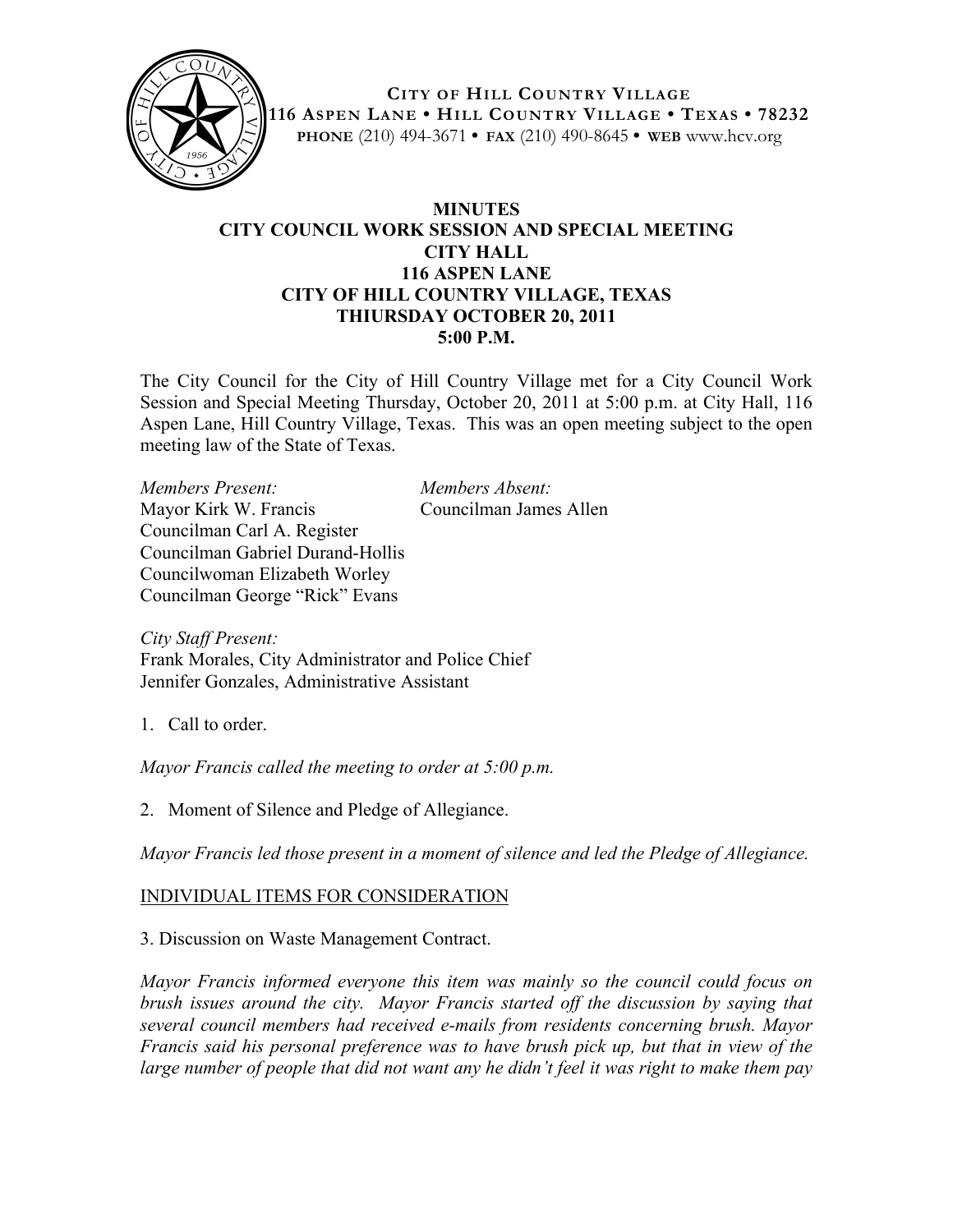*for something they did not want. Besides that he mentioned that there were other options available to the residents. Those options are listed below:* 

*Option 1: Residents could take their own brush to the Bitters dump site.*

*Option 2: It will cost about \$450.00 for a resident to have a 40 yard dumpster delivered at their residence.* 

*Option 3: Waste Management could provide large dumpsters at City Hall for brush only. Mayor Francis's numbers on brush from residents was about 60/40, with "yes" as the majority. He also stated he voted to have brush pickup.*

*Councilman Evans related he was concerned that if we went with option three it may lead to residents dropping off a variety of junk and not just brush. Councilman Evans related his response from the e-mails he received were 13 homes didn't want any kind of brush, 16 homes wanted monthly or quarterly brush pick up and 11 homes were willing to stay exactly the way we currently were and pay a higher monthly rate. Councilman Evans also mentioned he wasn't sure how residents would have responded if they knew the brush size was a lot smaller with the new contract.*

*Councilman Durand-Hollis related the feedback he received from e-mails were that more people wanted the service than not. He further related that his personal opinion was to have brush picked up quarterly.*

*Councilwoman Worley related the feedback she received from e-mail she had received were split 50/50.*

*Councilman Register related he didn't think brush pick up was a big concern in HCV.* 

4. Discussion on Bexar Met Water System.

*Mayor Francis informed the council that Bexar Met did not want to sell any of its assets to the city so that we could have our own water system. He also recommended sending a letter to Bexar Met to take immediate action to implement recommendations from the final report produced by Lockwood, Andrews and Newman dated April 2009.*

5. Discussion on City Boards and Commissions.

*Mayor Francis spoke about the boards/commissions we currently have. He said the Zoning Commission was the most powerful in making decisions for HCV. He suggested they have a work session with the chairman's and/or committee members when their term starts.* 

*Councilman Register asked if we could consolidate any of the committees we have now? Also he suggested that council meets with the chairman of the boards at the beginning of their term to see what their objectives are for the year. He said the chairman could report*